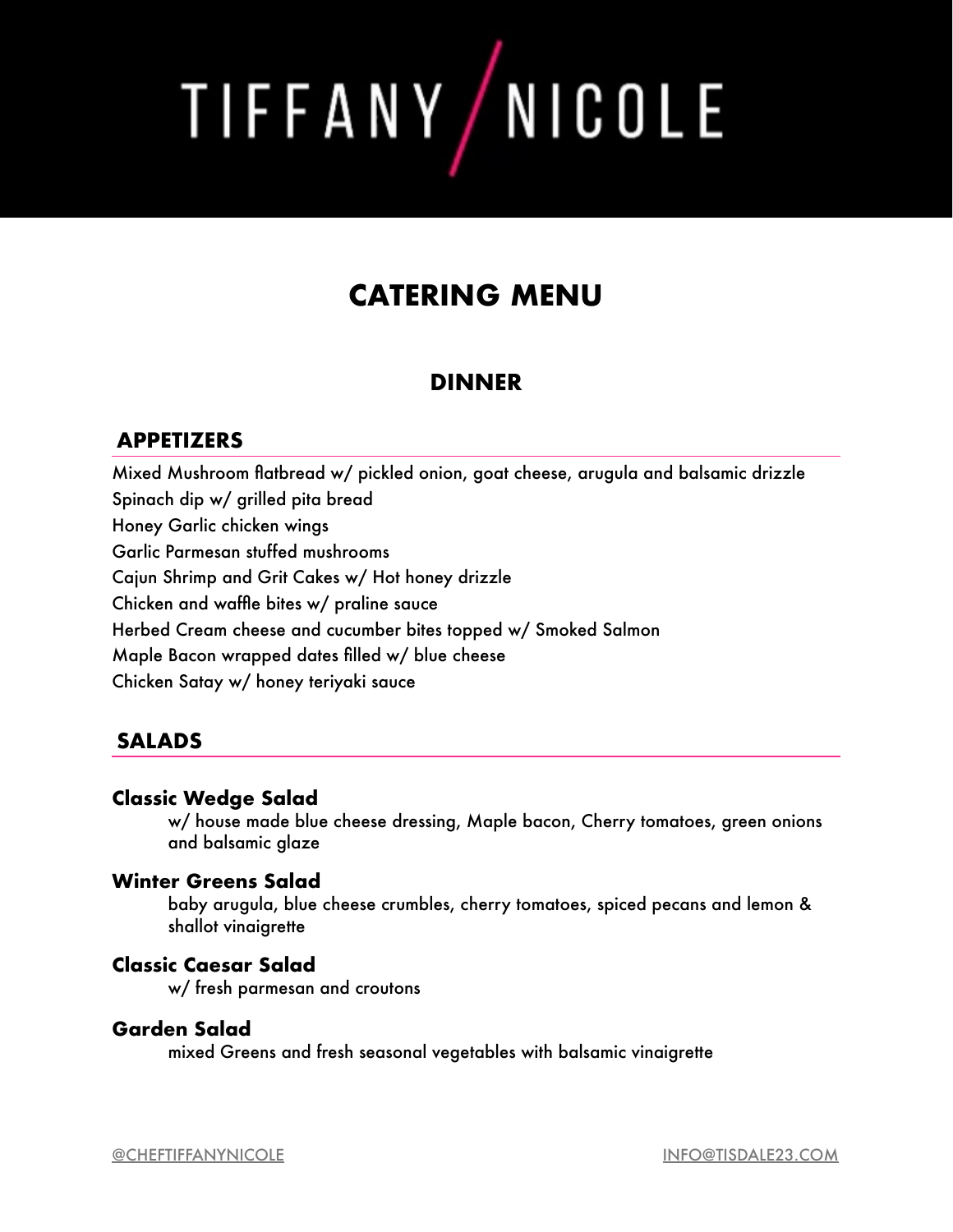# **ENTREES**

#### **8 oz. Filet Mignon**

w/ herbed butter, creamy garlic mashed potatoes and fresh asparagus *[ plated only ]* 

#### **Pan Seared 6 oz Halibut**

w/ lemon caper cream sauce, Mushroom Risotto and Crispy Brussels Sprouts *[ plated only ]* 

#### **Seared Cauliflower Steaks**

w/ Marinated Mushroom Medley, Sauteed Kale Greens and Roasted Smokey Sweet **Potatoes** 

#### **Grilled Salmon**

w/ sun-dried tomato and basil cream sauce, Garlic Butter Noodles and Broccolini

#### **Spinach and Artichoke Stuffed Chicken**

w/ roasted Yukon Potatoes and Seasonal Vegetable Medley

#### **Thai Vegetable Curry**

over bed of Jasmine Rice

#### **Cajun Chicken and Andouille Sausage Pasta**

w/ Winter Greens Salad and Garlic Bread

#### **Beef Lasagna**

w/ Fresh Green Beans and Garlic bread

#### **Chicken Marsala**

w/ Mashed Potatoes and Fresh Broccoli

#### **Southern Style Fried Chicken**

w/ Smoked Gouda Macaroni and Cheese and Collard Greens with Honey Butter Cornbread

#### **SIDES**

Lobster Macaroni and cheese Southern Style Green beans with Yukon gold potatoes Creamed Spinach Fresh Vegetable medley Maple Roasted Carrots with spiced pecans, lemon zested goat cheese) Burgundy Mushrooms Loaded Baked Potatoes Collard Greens Candied Yams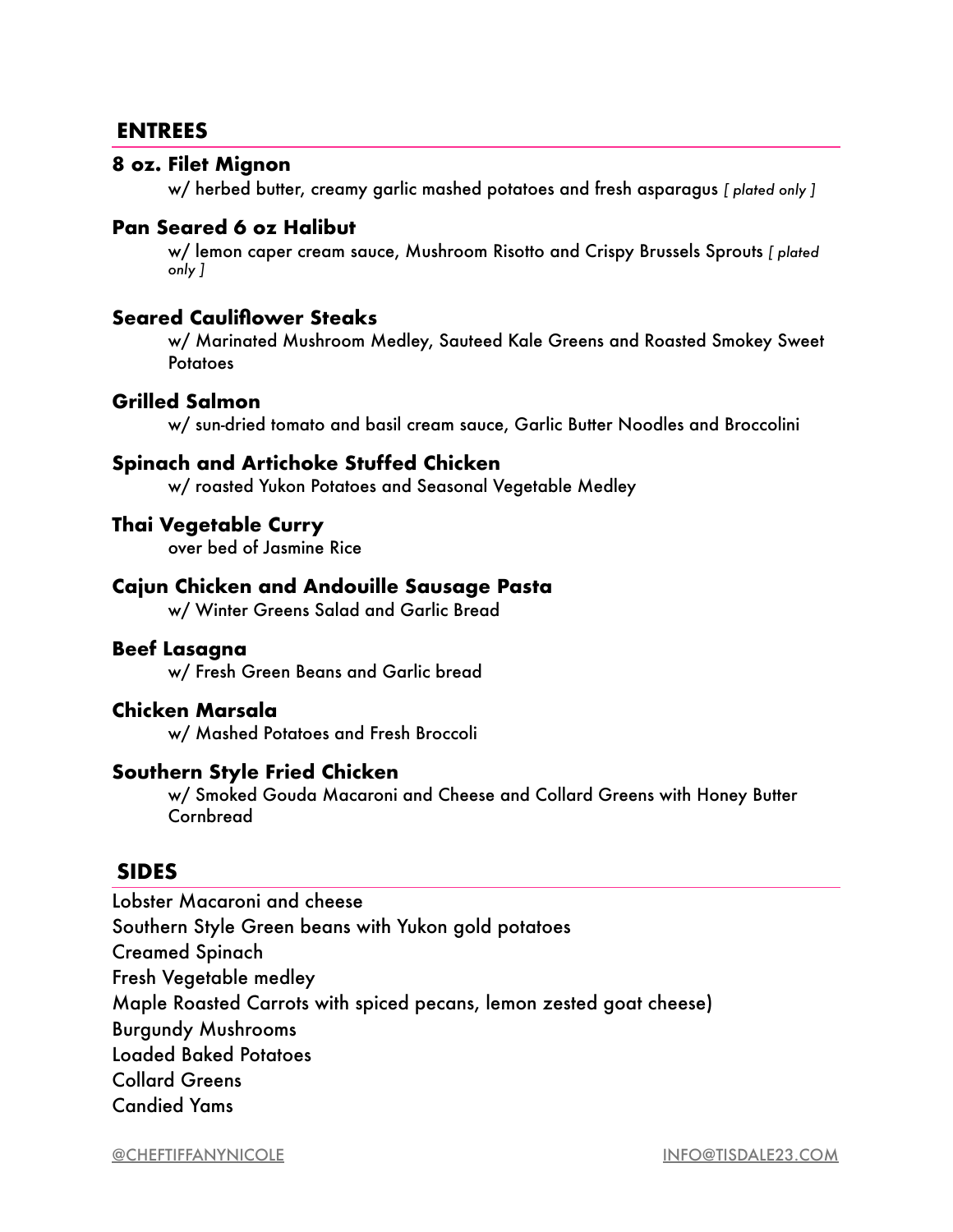# **BOXED LUNCHES**

## **LUNCH**

#### **Smoked Turkey Club**

served on croissant, with mayo, bacon, lettuce and fresh sliced tomatoes

#### **Grilled Vegetable Wrap**

w/ roasted red bell pepper hummus and feta cheese *[ vegan options available ]* 

#### **Grilled Chicken Wrap**

w/ ranch, lettuce, tomato and white cheddar cheese

#### **Caesar Salad**

grilled shrimp, chicken or steak *[ vegan options available ]*

#### **Grilled Chicken Club**

hard boiled eggs, bacon, cheddar cheese, red onion and avocado with ranch or **Italian** 

#### **Grilled Portabella Mushroom Sandwich**

w/ pesto mayo, swiss cheese, lettuce and tomato

#### **Creamy Pesto Pasta**

w/ asparagus, mushrooms and sun-dried tomato. Add on protein [ grilled chicken or shrimp ]

*\* all served with Potato Chips, Pickle slice and chocolate chip or sugar cookie*